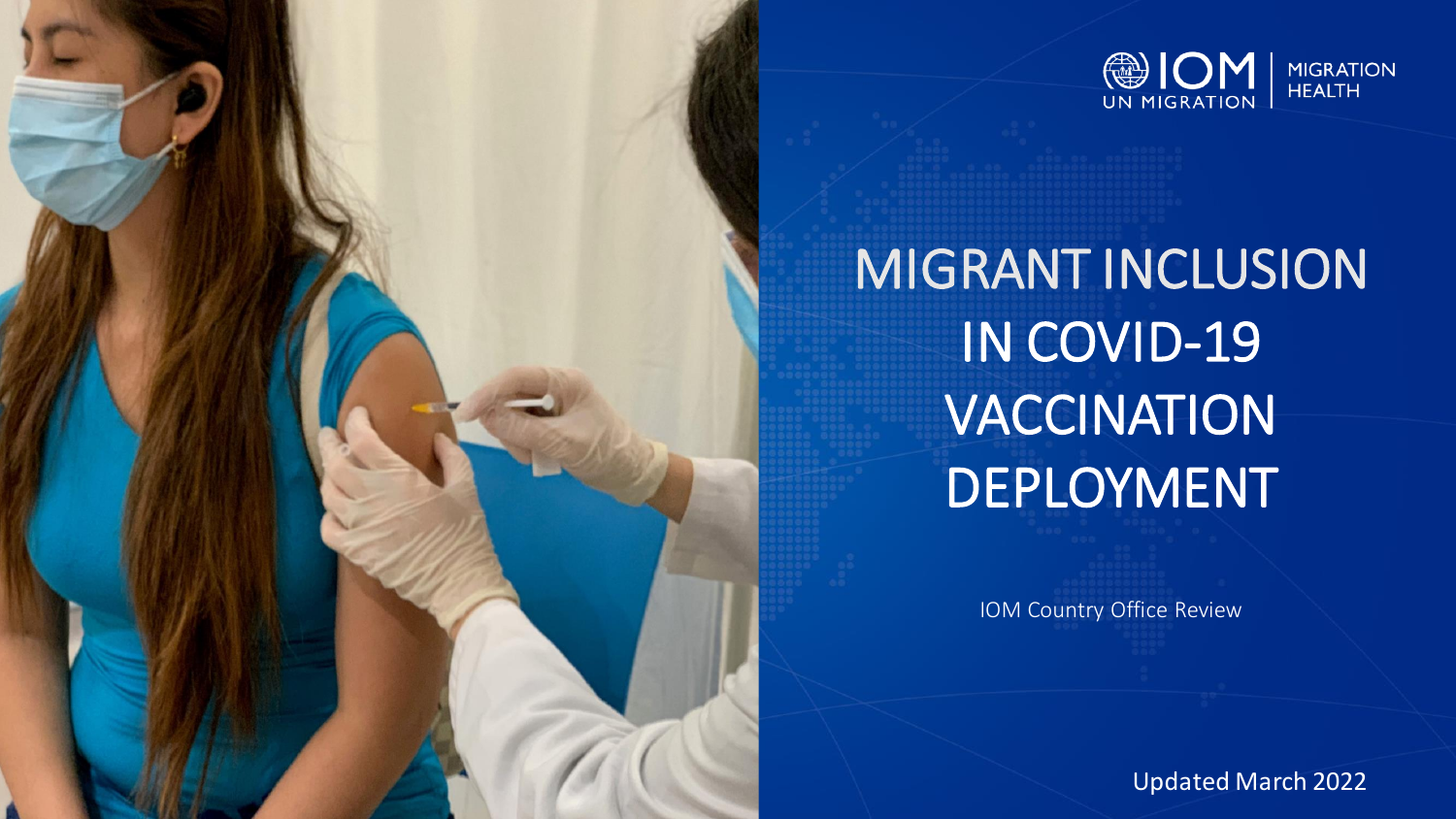

# **INTRODUCTION**

#### The information presented here is **based on**:

- Data collected from 180 countries through **January and March 2022**
- The cross-examination of **varioussources,** including IOM country offices direct observations, WHO/COVAX National Deployment and Vaccination Plan (NDVP) analysis, government websites and official communications by public authorities, media reports (in particular for countries where there is no IOM presence), the Global Health Cluster, UN OCHA's Humanitarian Data Exchange, and more.
- This year, we have introduced a new approach in data collection and management process with the support of IOM's **Community Response Map (CRM)\*** where there is regional approvers validation component.

#### **IOM direct reporting informed the data on 180 countries** in this analysis, as of 31 March 2022. This report is a

presentation of *what we know so far* and should **not** be considered a comprehensive document.

|                                                        | <b>Countries/Territories</b> | Number of countries where IOM reported |
|--------------------------------------------------------|------------------------------|----------------------------------------|
| <b>Asia and the Pacific</b>                            | 40                           | 40                                     |
| <b>Central and North America and the Caribbean</b>     | 29                           | 18                                     |
| <b>East Africa and the Horn of Africa</b>              | 10                           | 10                                     |
| <b>European Economic Area</b>                          | 35                           | 31                                     |
| <b>Middle East and North Africa</b>                    | 18                           | 17                                     |
| South Eastern Europe, Eastern Europe, and Central Asia | 20                           | 19                                     |
| <b>South America</b>                                   | 10                           | 10                                     |
| <b>Southern Africa</b>                                 | 15                           | 15                                     |
| <b>West and Central Africa</b>                         | 23                           | 20                                     |
| <b>TOTAL GLOBAL</b>                                    | 200                          | 180                                    |

Please note in this fast-changing context with contradictory reports, the information presented in this document is valid, to the best of IOM's knowledge, as of 31 March 2022

\*CRM: web platform and mobile app that allows project managers to create customized surveys that can be used to collect qualitative and quantitative feedback from target audiences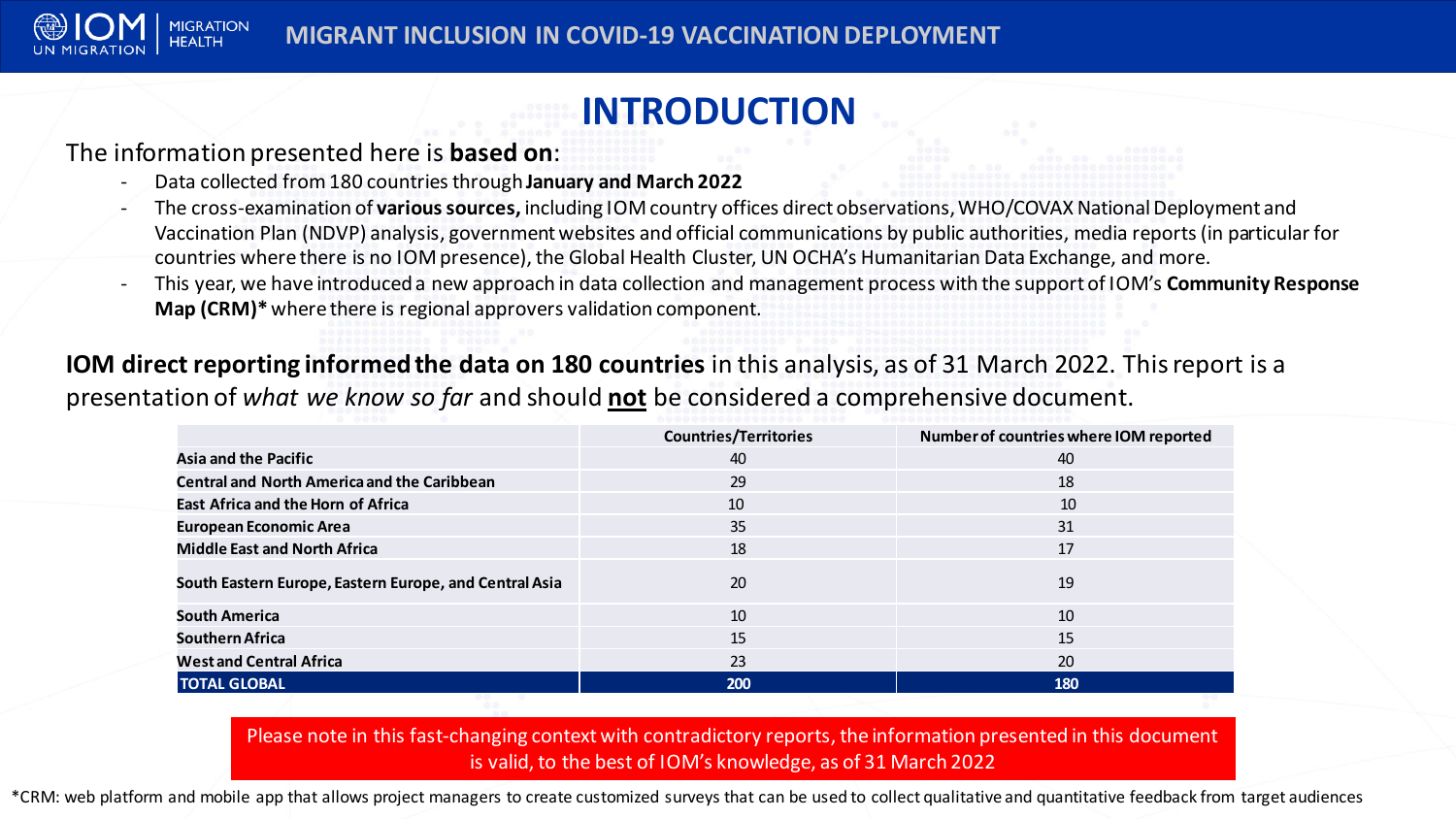

# MIGRANT INCLUSION: PLANS VERSUS PRACTICE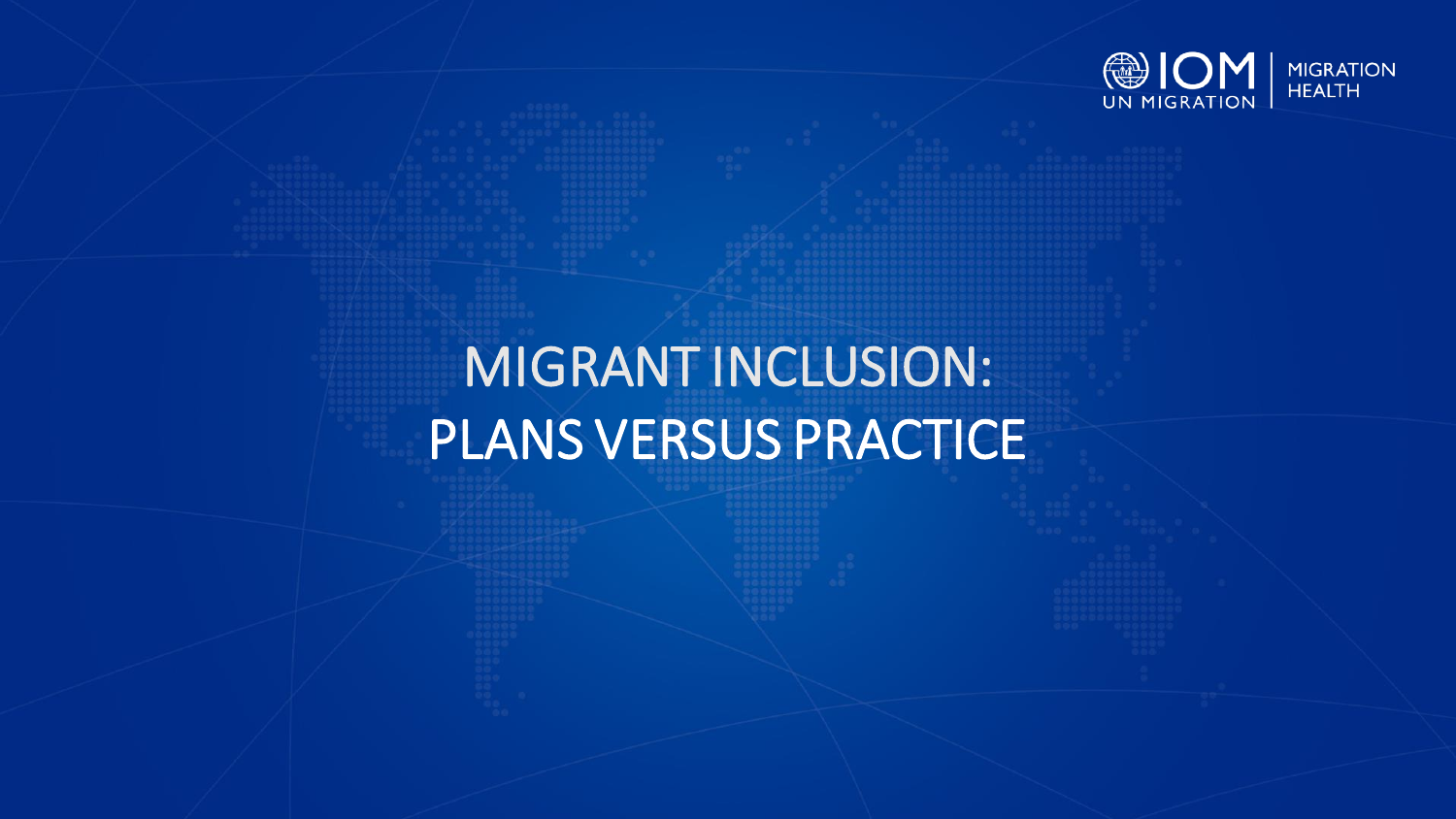

# **PLANS VERSUS PRACTICE: KEY NOTES**

- A lack of clarity remains and is reported in several countries (More than 60 countries) regarding the level of access to the vaccine that different categories of migrants already have or will be able to have in practice. This can be due to :
	- o Absence of NDVP in the country or NDVP was not shared with WHO, IOM or other partners
	- o Many NDVPs mention priority groups without breaking down the various population categories within those groups, therefore getting clarity on the level of migrant inclusion can be challenging. In some cases, IOM's attempts to get the clear information directly from the vaccination focal authorities were not fruitful.
- **Discrepancies observed between the NDVP analysis, and the in-practice analysis** can be explained as follows:
	- o There can be **differences in the terminology** used across NDVPs and potential lack of alignment with IOM's/WHO's terminology.
	- In some cases, **policies may intend to be migrant-inclusive, but realities may present aspects and processes** that policymakers did not consider as barriers for some categories of migrants.
	- o Additionally, IOM has noted that some policymakers prefer to **avoid publicizing the intention to include migrants** in the campaigns for various reasons (for example to avoid xenophobic reactions in the general population).
- **IOM is monitoring the situation closely** at all levels and from various angles.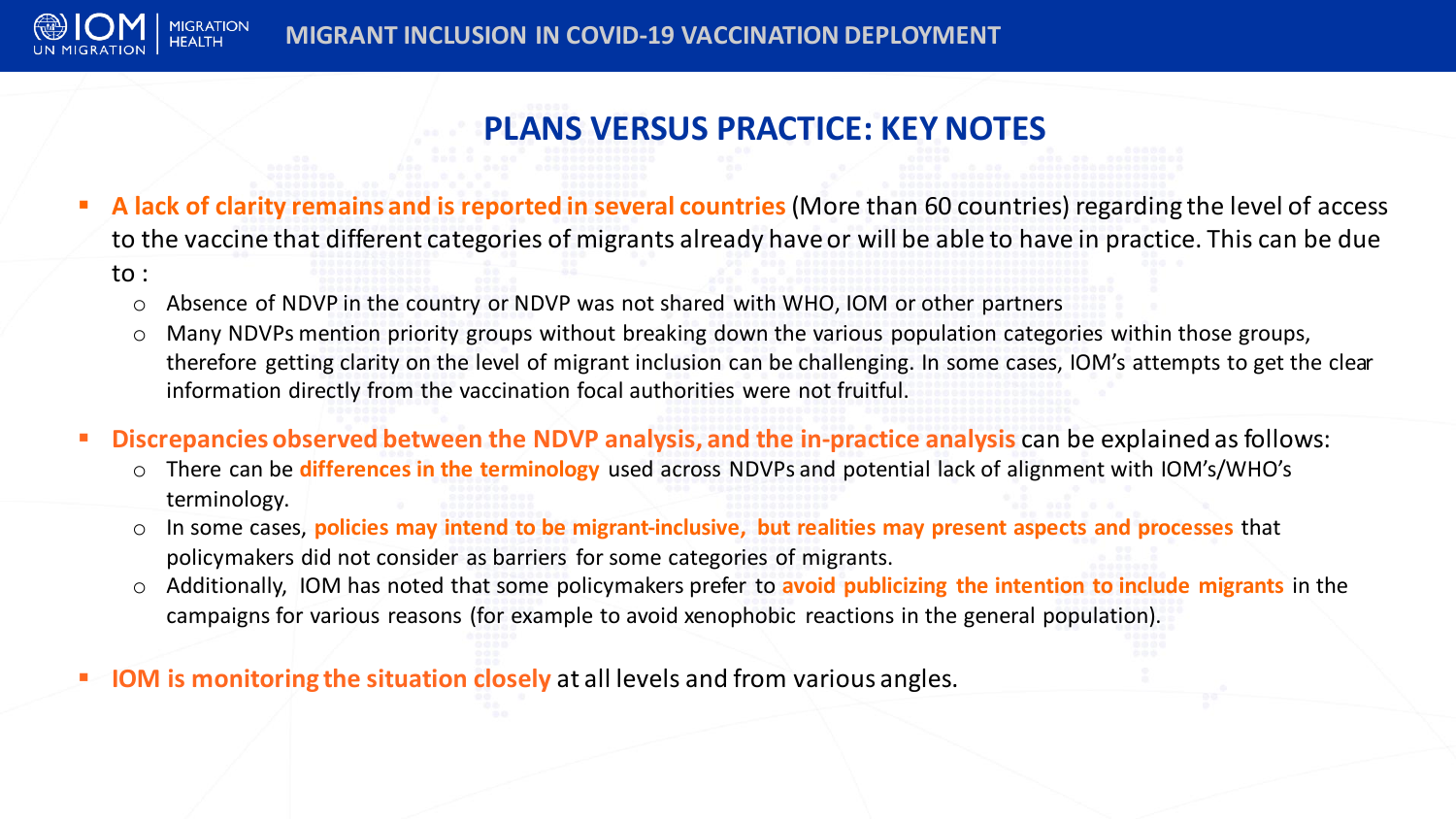

# **PLANS VERSUS PRACTICE: GLOBAL OVERVIEW**

This graphic compares vaccine access for migrants as stated *on National Deployment and Vaccination Plans* (NDVPs) – based on WHO analysis, where available, or IOM analysis – against observations made by IOM regarding access *in practice.* 

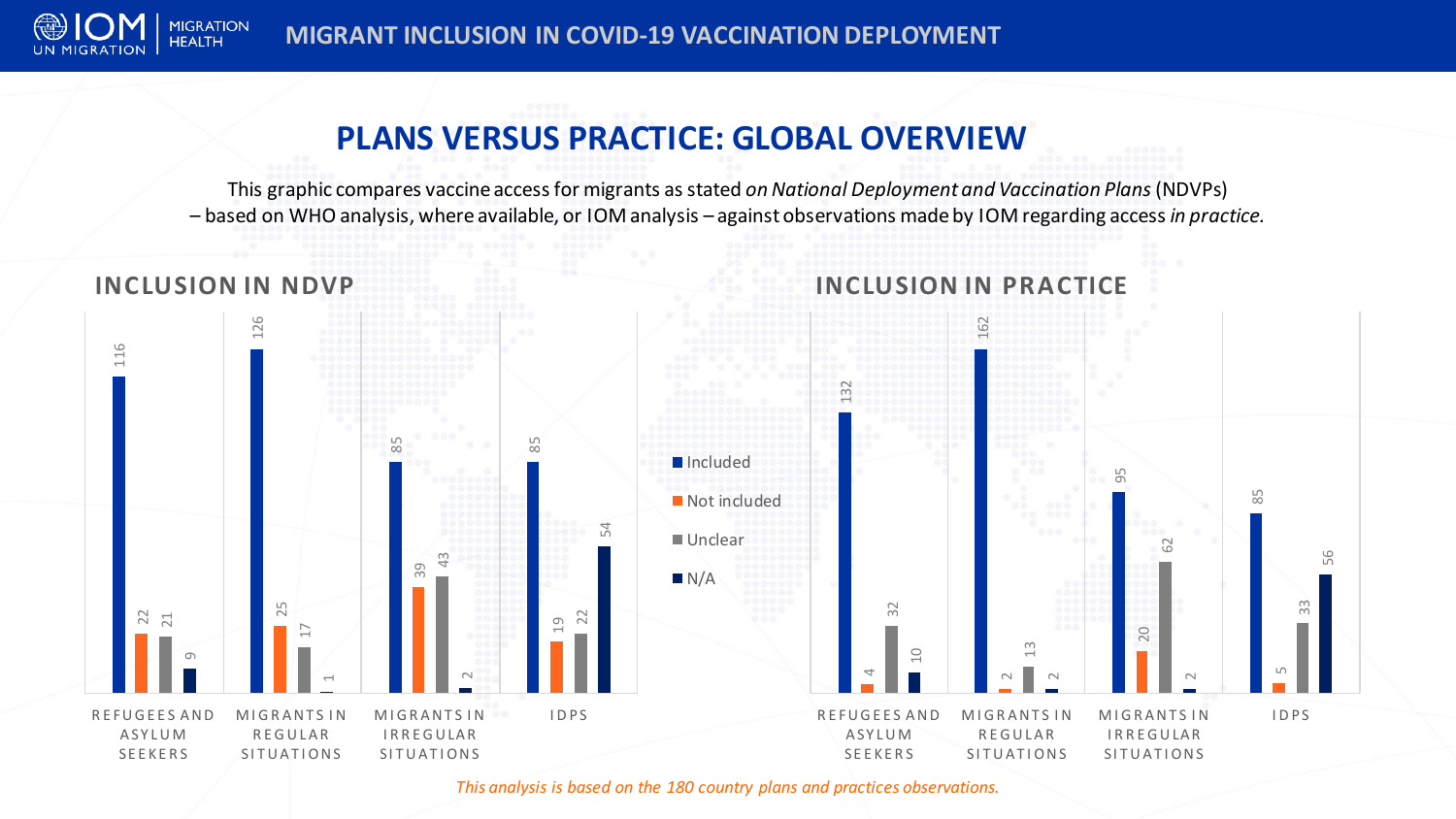

# **HIGHLIGHTS: AS OF 31 March 2022**

- Of the 180 country that IOM offices providing data, 162 (90%) reported that migrants in regular situations have access to COVID-19 vaccines in practice.
- Of the 180 country that IOM offices providing data, 95 (53%) reported that migrants in irregular situations have access to COVID-19 vaccines in practice.
- Of the 180 country that IOM offices providing data, 85 (47%) reported that IDPs have access to COVID-19 vaccines in practice.
- Of the 180 country that IOM offices providing data, 132 (73%) reported that refugees and asylum seekers have access to COVID-19 vaccines in practice.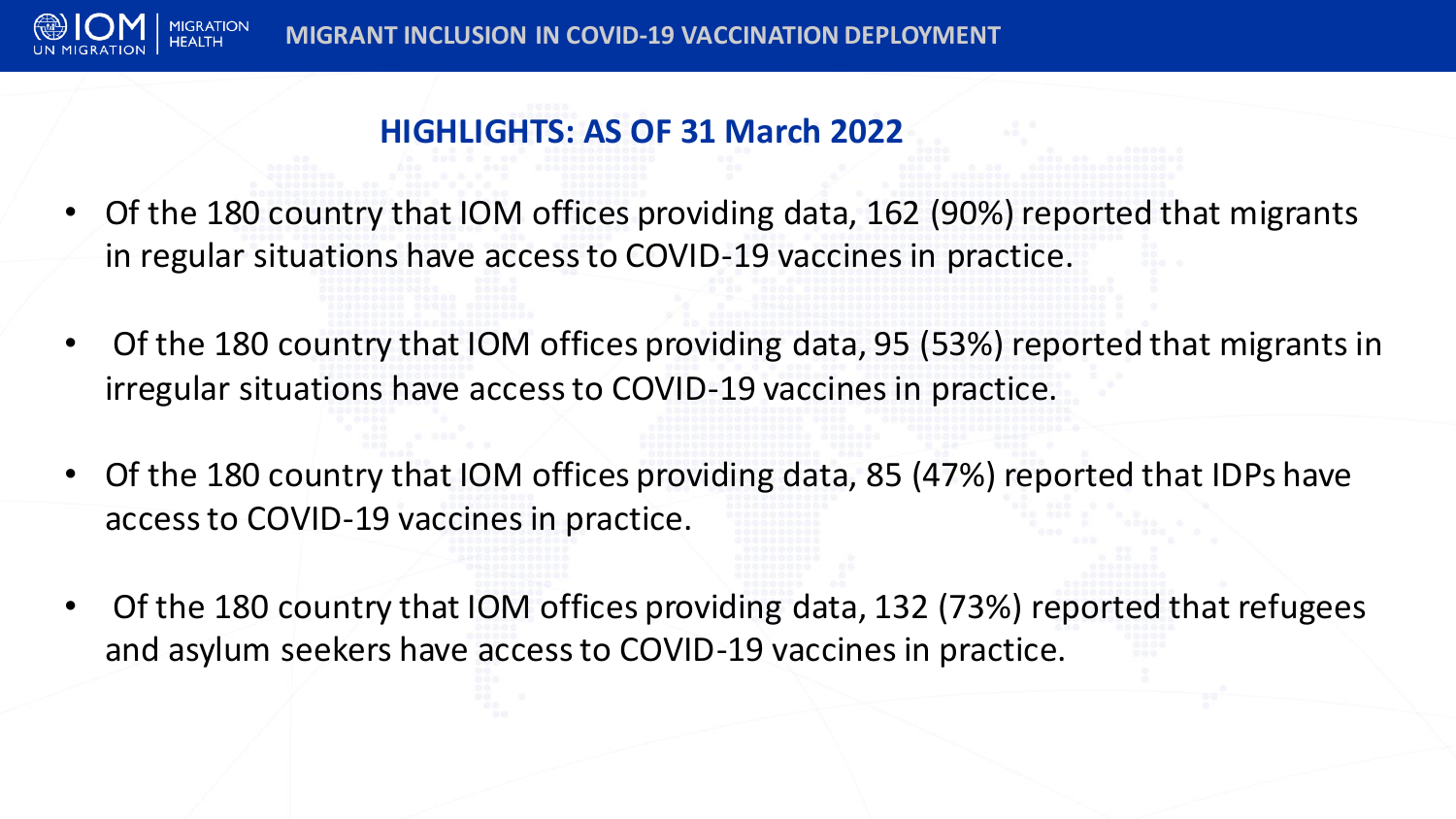

# **PLANS VERSUS PRACTICE: GLOBAL COMPARISON OF DECEMBER 2021 and March 2022**

This graphic compares December 2021 and March 2022 vaccine access for migrants as stated *on National Deployment and Vaccination Plans* (NDVPs) – based on WHO analysis, where available, or IOM analysis – against observations made by IOM regarding access *in practice.* 





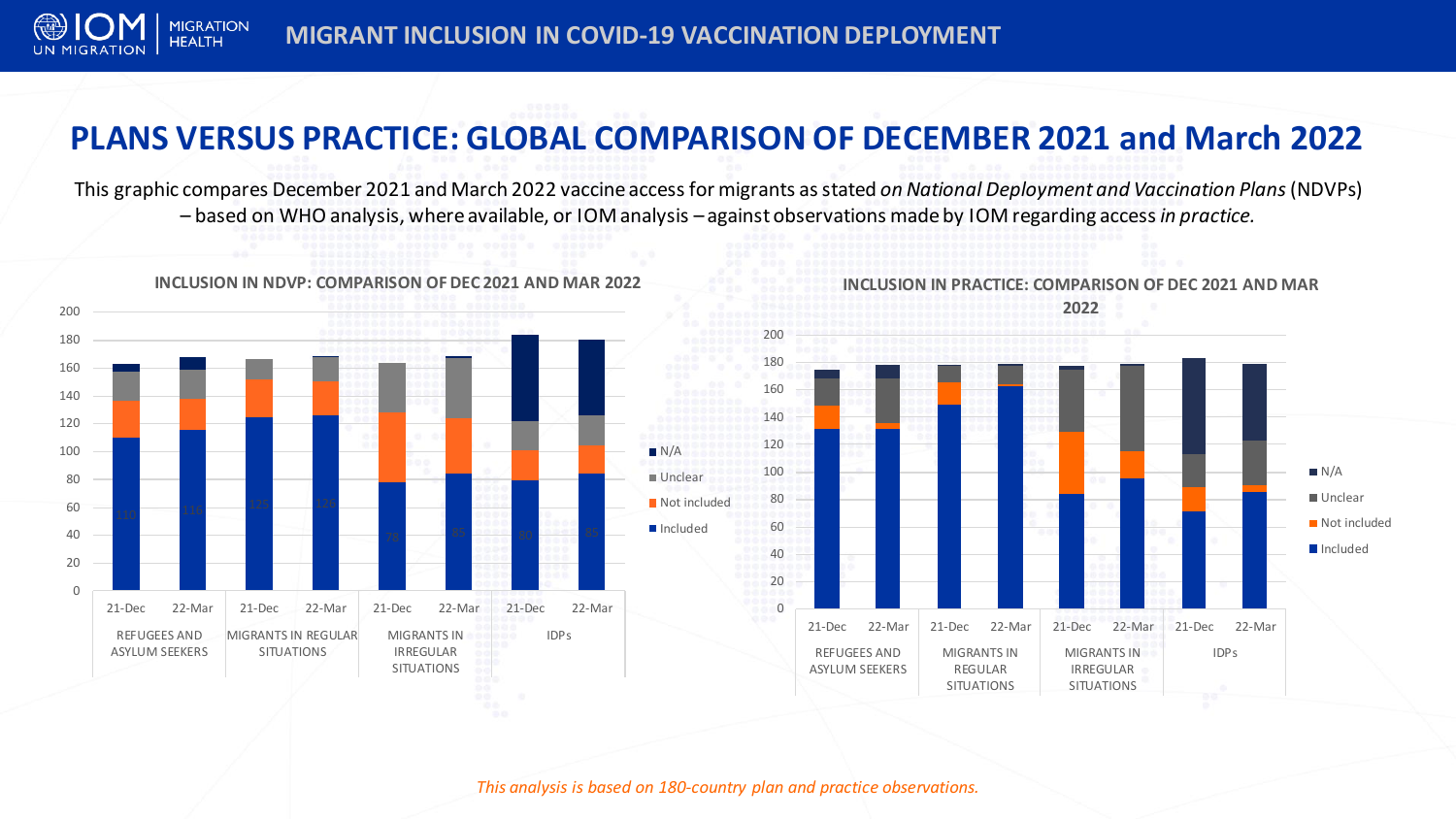

#### **COMPARISON BETWEEN DECEMBER 2021 AND MARCH 2022: HIGHLIGHTS**

- In the first quarter of 2022, we noted a slow but progressive improvement in the number of countries making plans for migrants in regular and irregular situation in their NDVPs and in practice.
- 1 country (1% increase) started including migrants in regular situations in their NDVP while 7 countries (8% increase) started including migrants in irregular situations in their NDVP.
- In practice , 13 countries (8% increment) expanded access to COVID-19 vaccination to migrants in regular situation between December 2021 and March 2022, while 11 countries (12% increment ) expanded access to COVID-19 vaccination for irregular migrants in the same timeframe.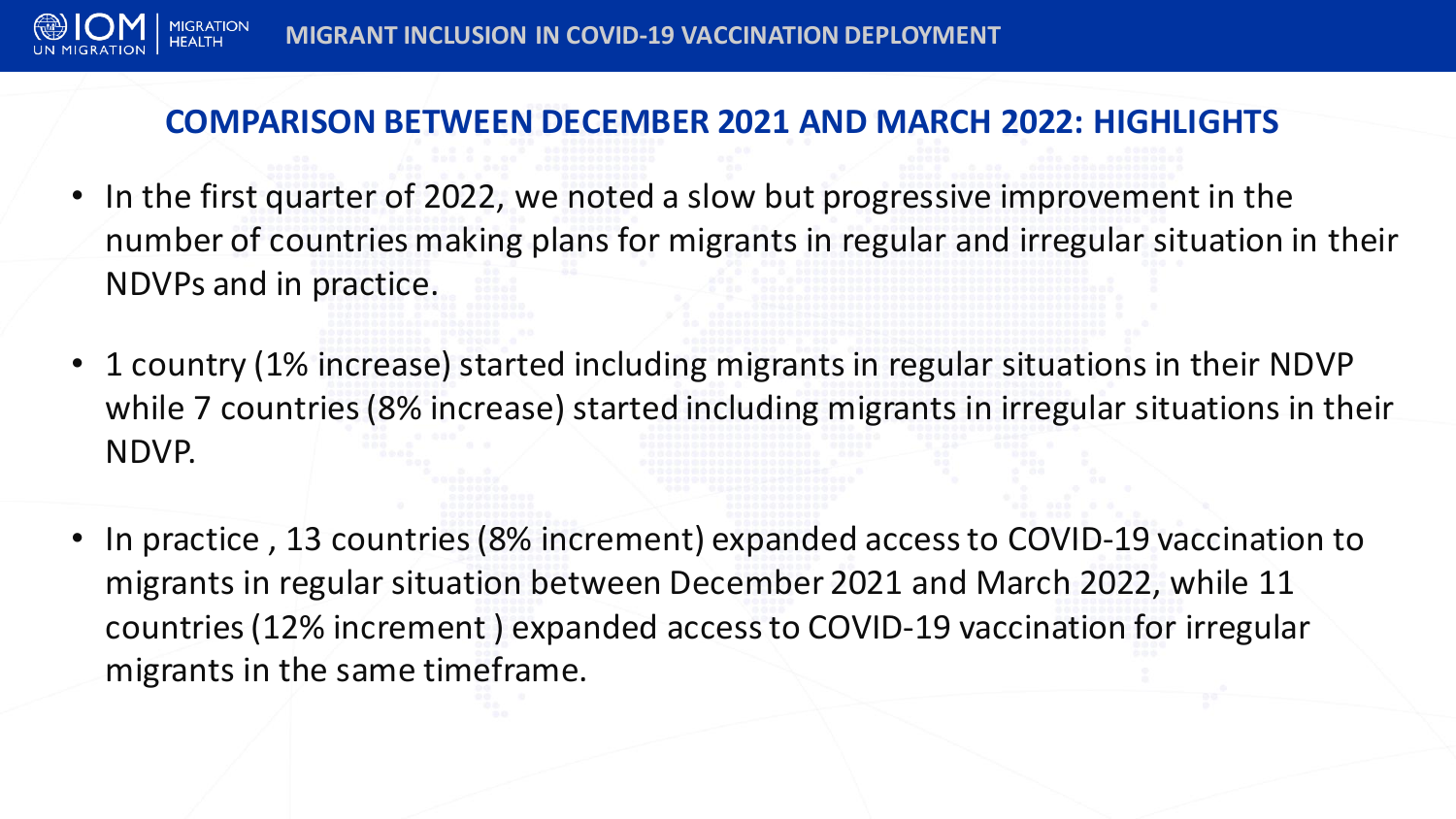

#### **PLANS VERSUS PRACTICE: ASIA AND THE PACIFIC**

This graphic compares vaccine access for migrants as stated *on National Deployment and Vaccination Plans* (NDVPs) – based on WHO analysis, where available, or IOM analysis – against observations made by IOM regarding access *in practice.* 

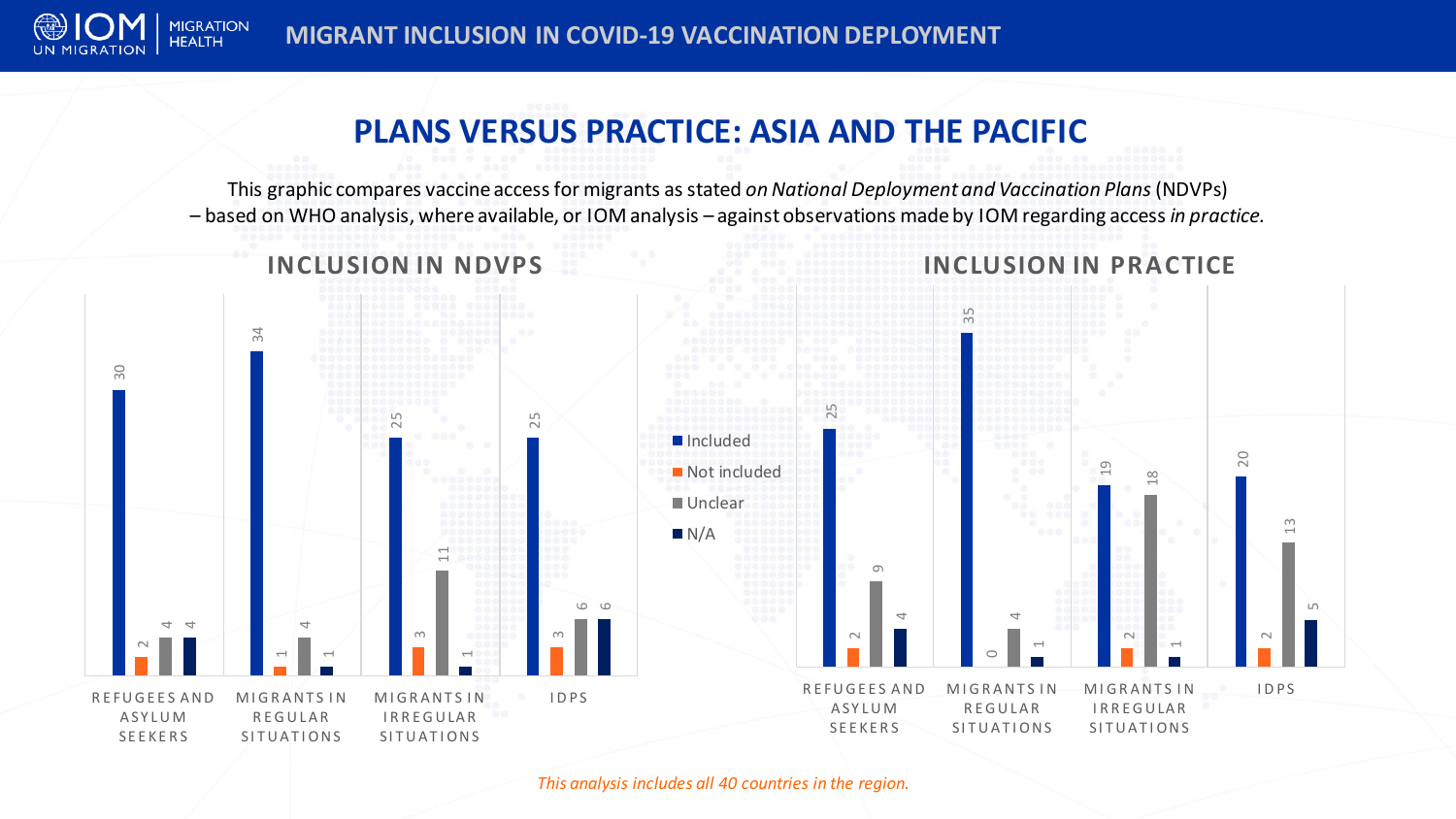

#### **PLANS VERSUS PRACTICE: CENTRAL AMERICA, N. AMERICA, CARIBBEAN**

This graphic compares vaccine access for migrants as stated *on National Deployment and Vaccination Plans* (NDVPs) – based on WHO analysis, where available, or IOM analysis – against observations made by IOM regarding access *in practice.* 



*This analysis includes 18 countries, 4 countries with no change reported from the previous report and lacks information from 11 countries.*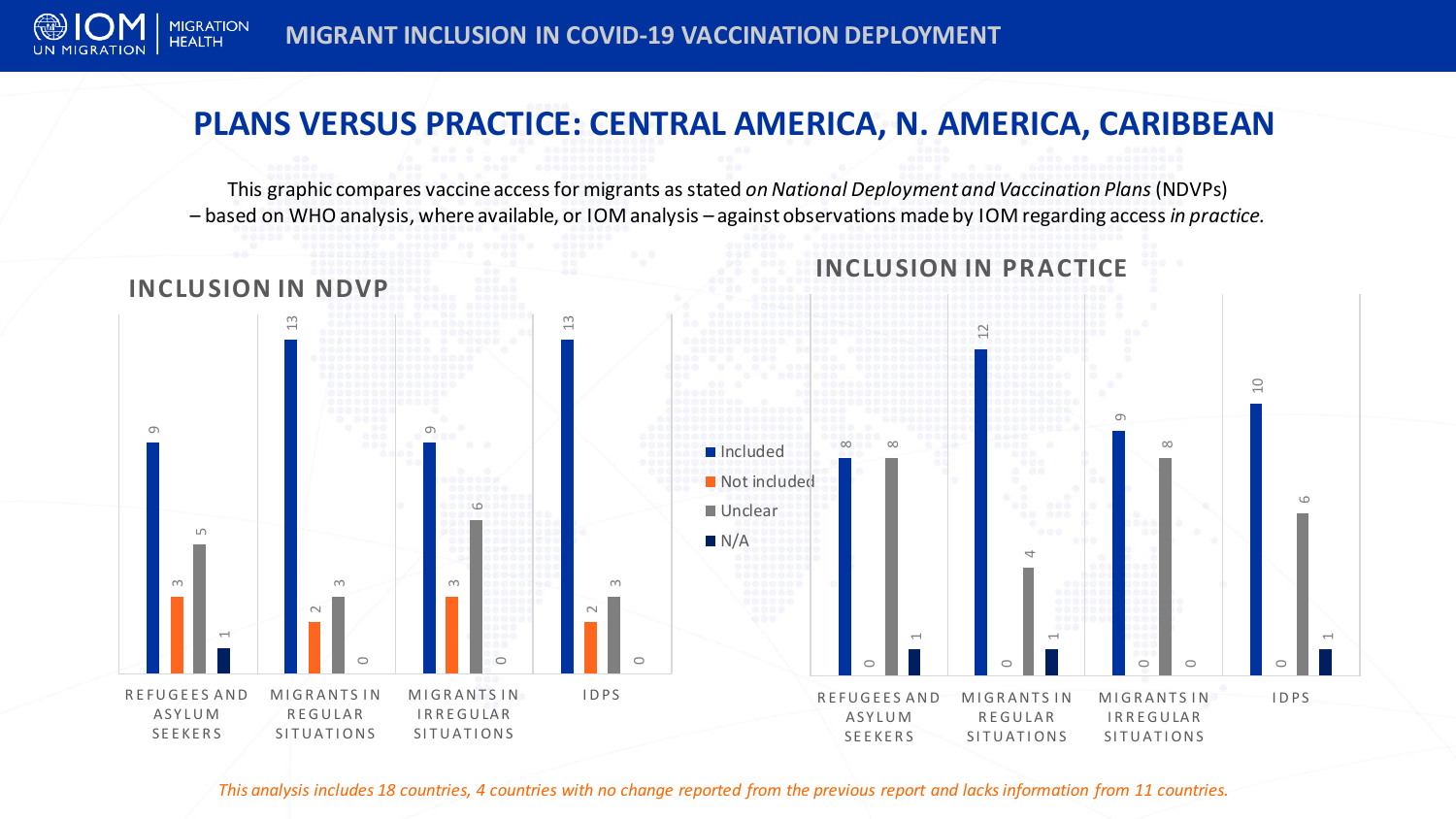

#### **PLANS VERSUS PRACTICE: EAST AFRICA AND HORN OF AFRICA**

This graphic compares vaccine access for migrants as stated *on National Deployment and Vaccination Plans* (NDVPs) – based on WHO analysis, where available, or IOM analysis – against observations made by IOM regarding access *in practice.* 



*This analysis includes all 10 countries in the region, 1 with no change reported from the previous report.*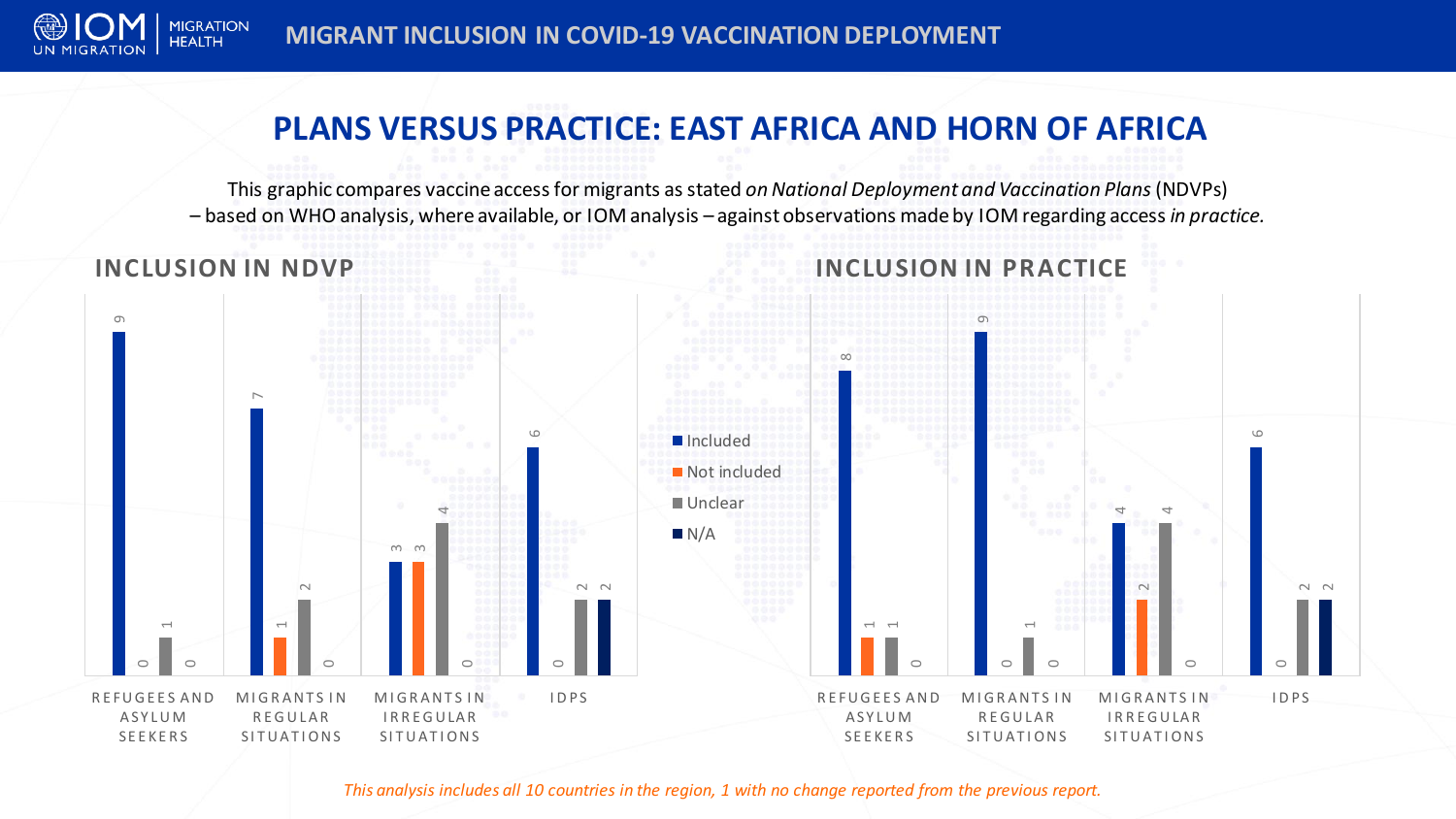

#### **PLANS VERSUS PRACTICE: EUROPEAN ECONOMIC AREA**

This graphic compares vaccine access for migrants as stated *on National Deployment and Vaccination Plans* (NDVPs) – based on WHO analysis, where available, or IOM analysis – against observations made by IOM regarding access *in practice.* 



*This analysis includes 31 countries, 17 countries with no change reported from the previous report and lacks information from 4 countries.*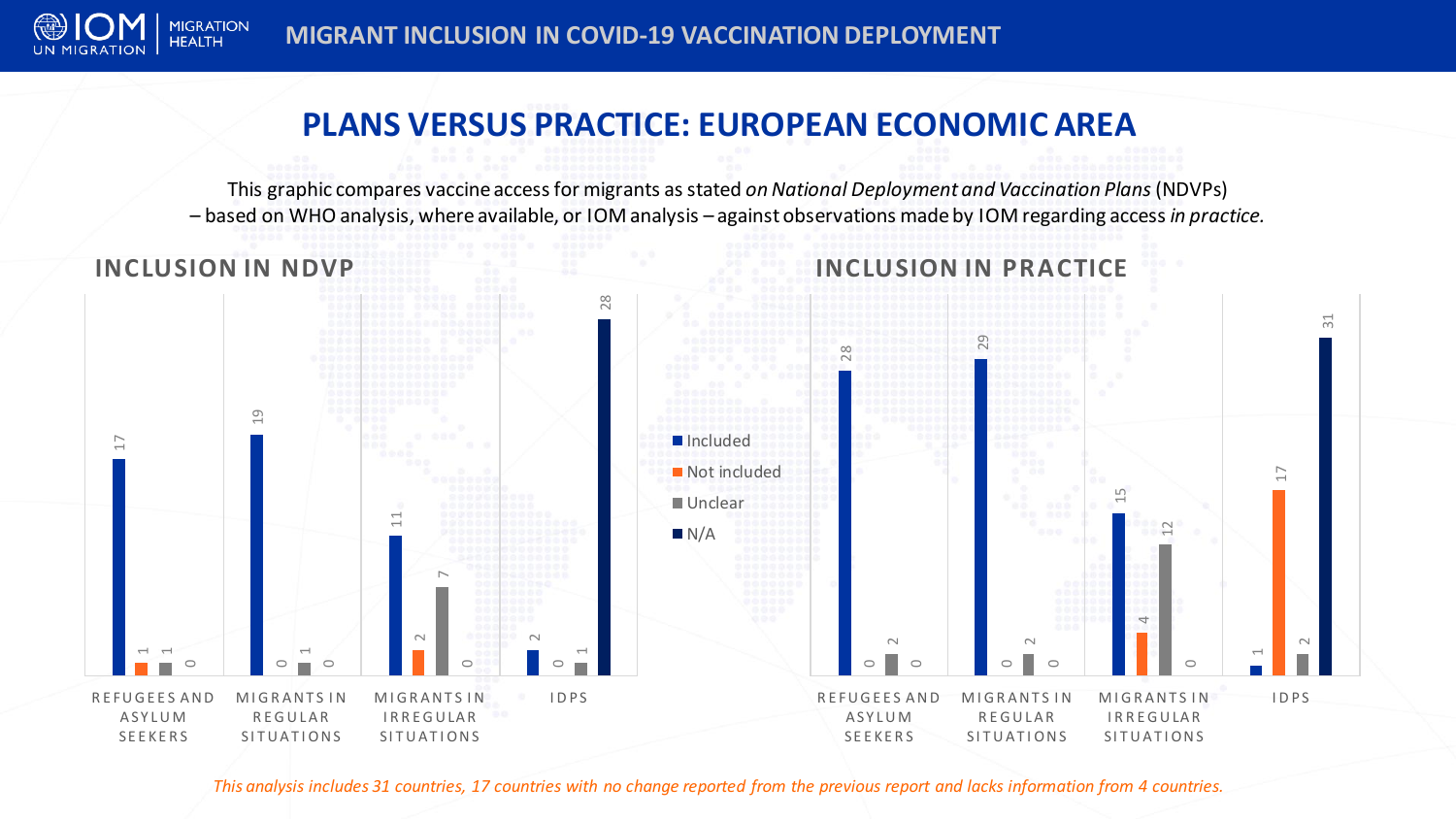

## **PLANS VERSUS PRACTICE: MIDDLE EAST AND NORTH AFRICA**

This graphic compares vaccine access for migrants as stated *on National Deployment and Vaccination Plans* (NDVPs) – based on WHO analysis, where available, or IOM analysis – against observations made by IOM regarding access *in practice.* 



*This analysis includes 17 countries, one with no change reported from the previous report and lacks information from one country.*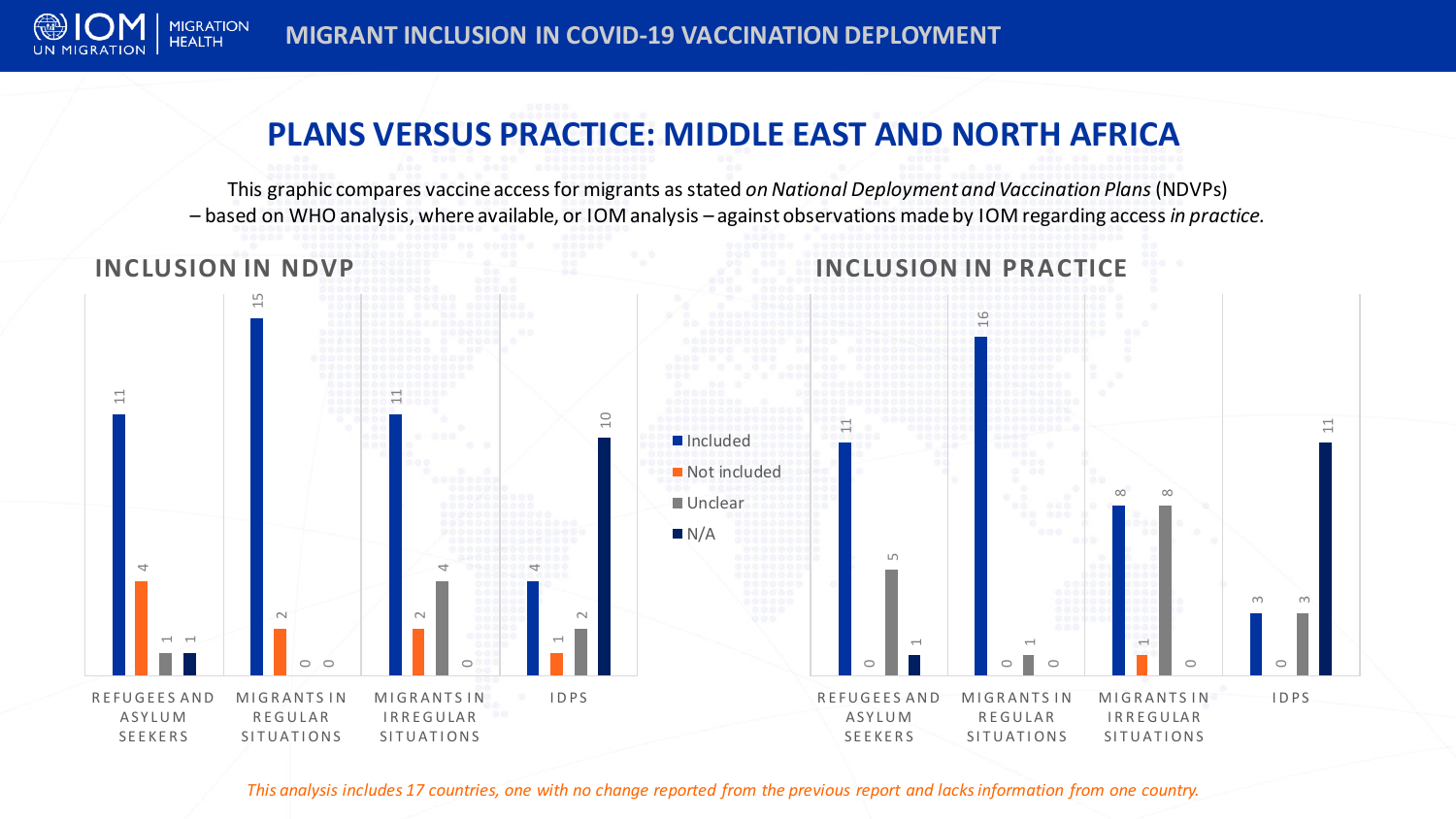

#### **PLANS VERSUS PRACTICE: SOUTH EASTERN AND EASTERN EUROPE, AND CENTRAL ASIA**

This graphic compares vaccine access for migrants as stated *on National Deployment and Vaccination Plans* (NDVPs) – based on WHO analysis, where available, or IOM analysis – against observations made by IOM regarding access *in practice.* 



*This analysis includes 19 countries in the region and lacks information from one country.*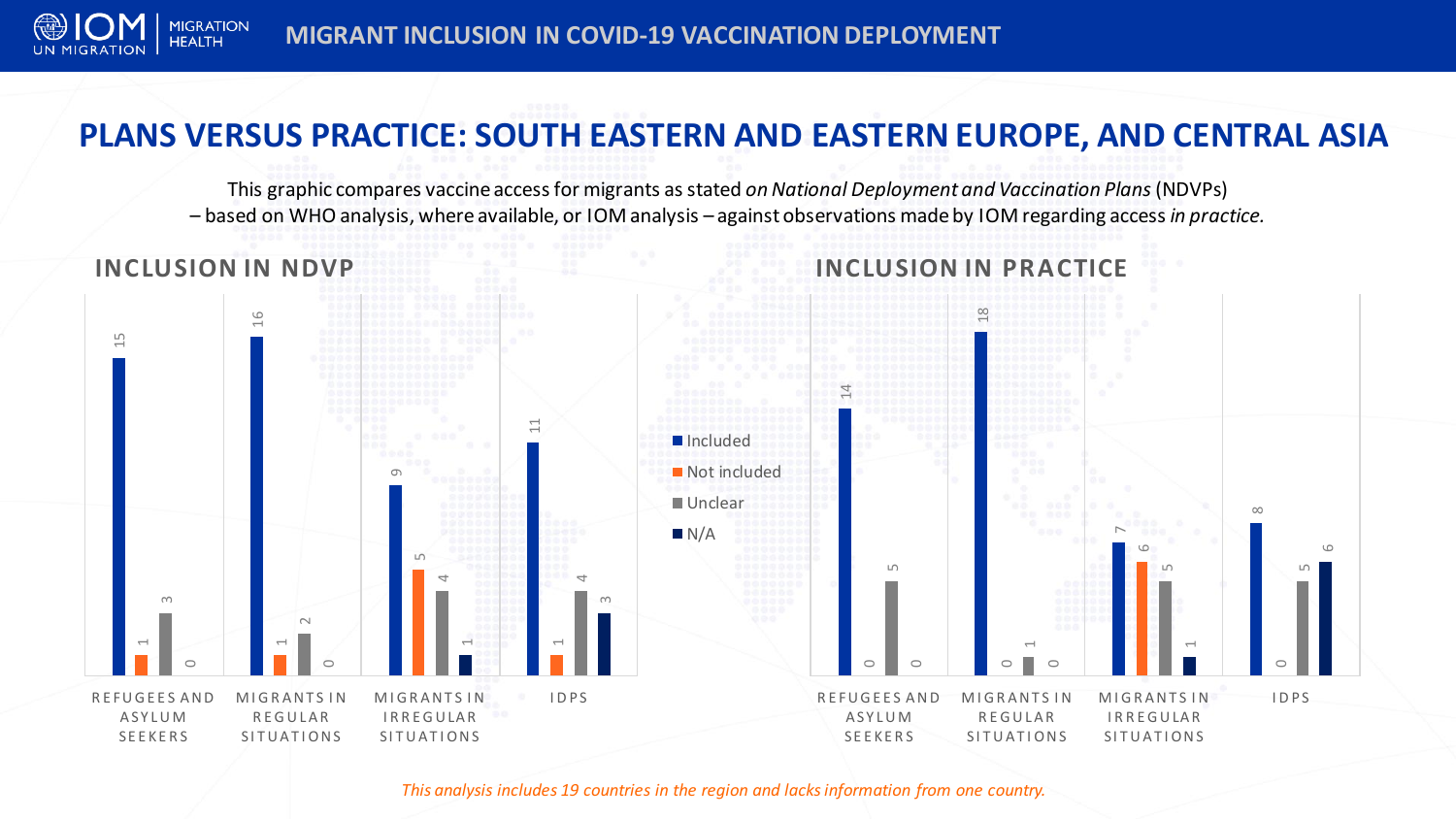

## **PLANS VERSUS PRACTICE: SOUTH AMERICA**

This graphic compares vaccine access for migrants as stated *on National Deployment and Vaccination Plans* (NDVPs) – based on WHO analysis, where available, or IOM analysis – against observations made by IOM regarding access *in practice.* 



*This analysis includes all 10 countries in the region and one country with no change reported from the previous report.*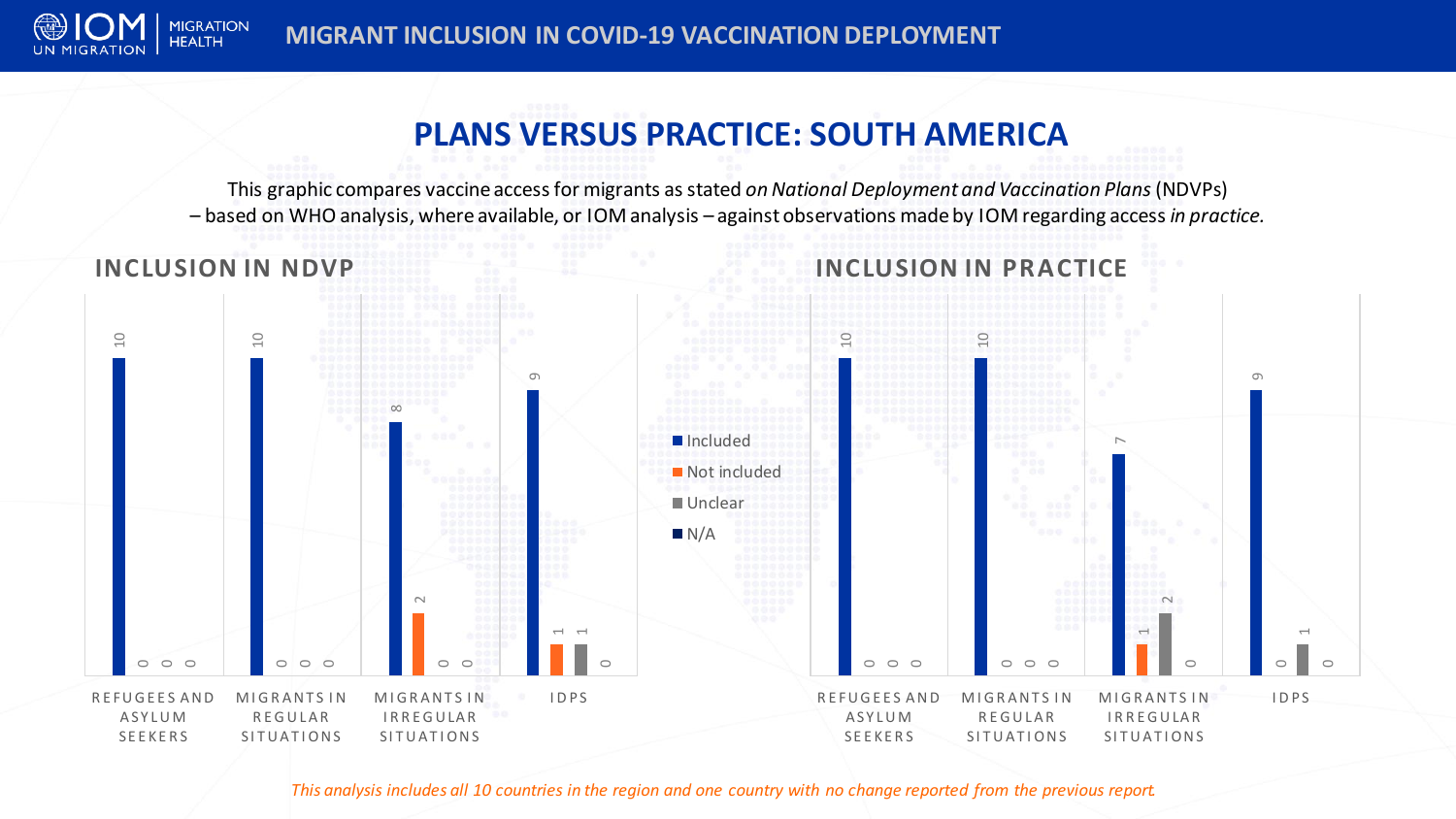

### **PLANS VERSUS PRACTICE: SOUTHERN AFRICA**

This graphic compares vaccine access for migrants as stated *on National Deployment and Vaccination Plans* (NDVPs) – based on WHO analysis, where available, or IOM analysis – against observations made by IOM regarding access *in practice.* 



*This analysis includes all 12 countries in the region and 3 countries with no change reported from the previous report.*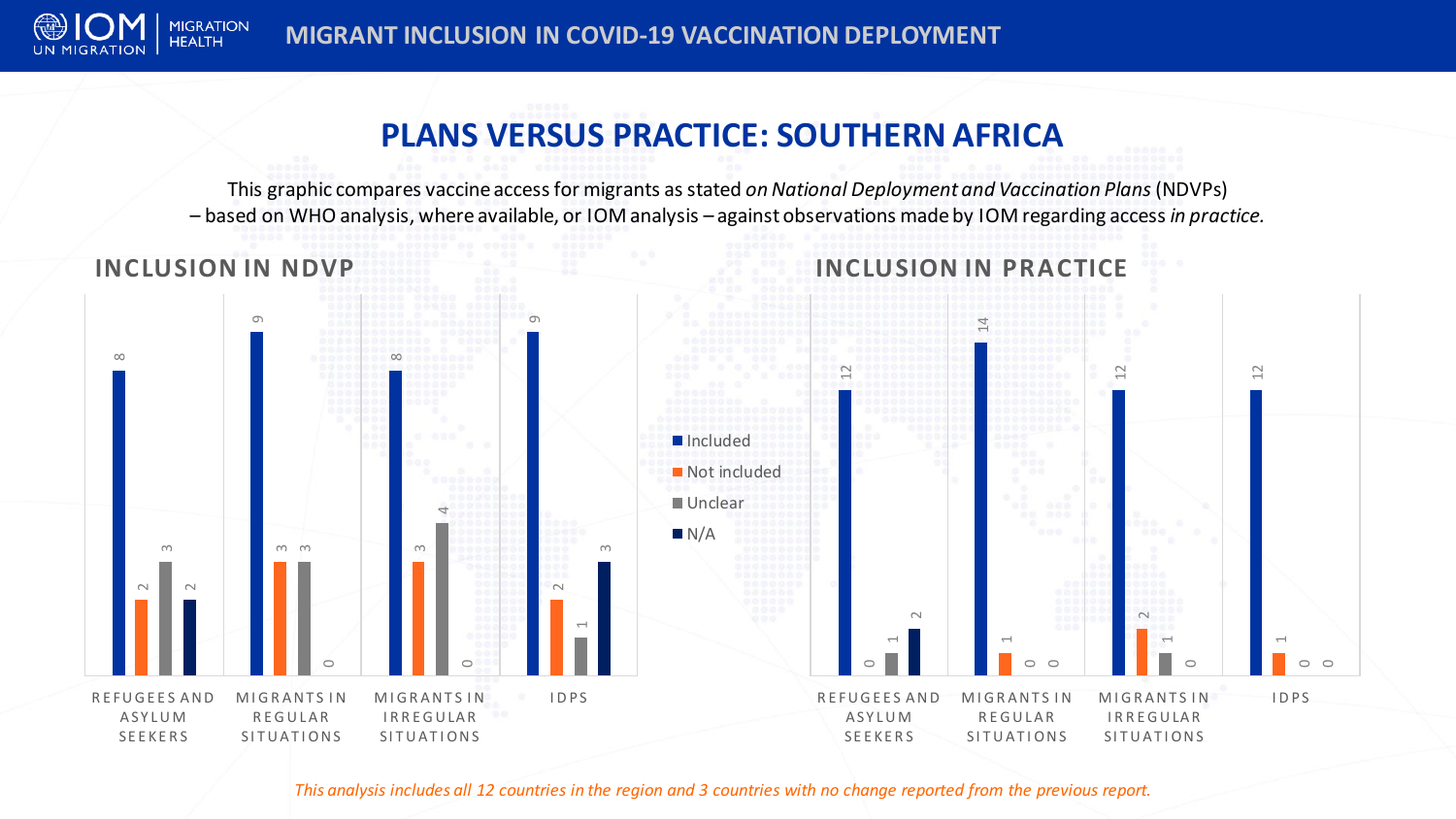

**HEALTH** 

#### **PLANS VERSUS PRACTICE: WEST AND CENTRAL AFRICA**

This graphic compares vaccine access for migrants as stated *on National Deployment and Vaccination Plans* (NDVPs) – based on WHO analysis, where available, or IOM analysis – against observations made by IOM regarding access *in practice.* 



*This analysis includes all 20 countries in the region and lacks information from 3 countries.*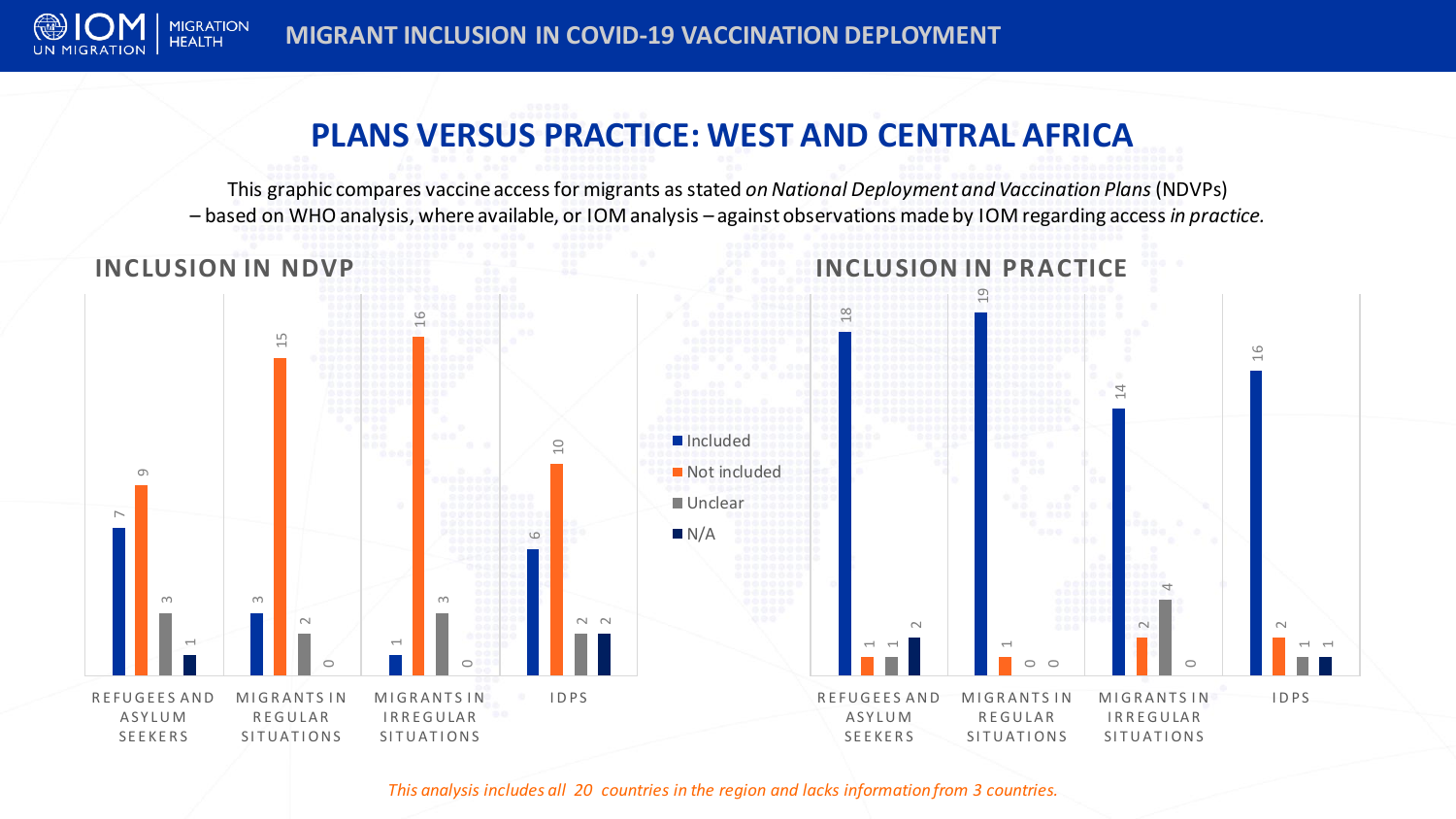

# MIGRANT INCLUSION: MAIN GAPS AND BARRIERS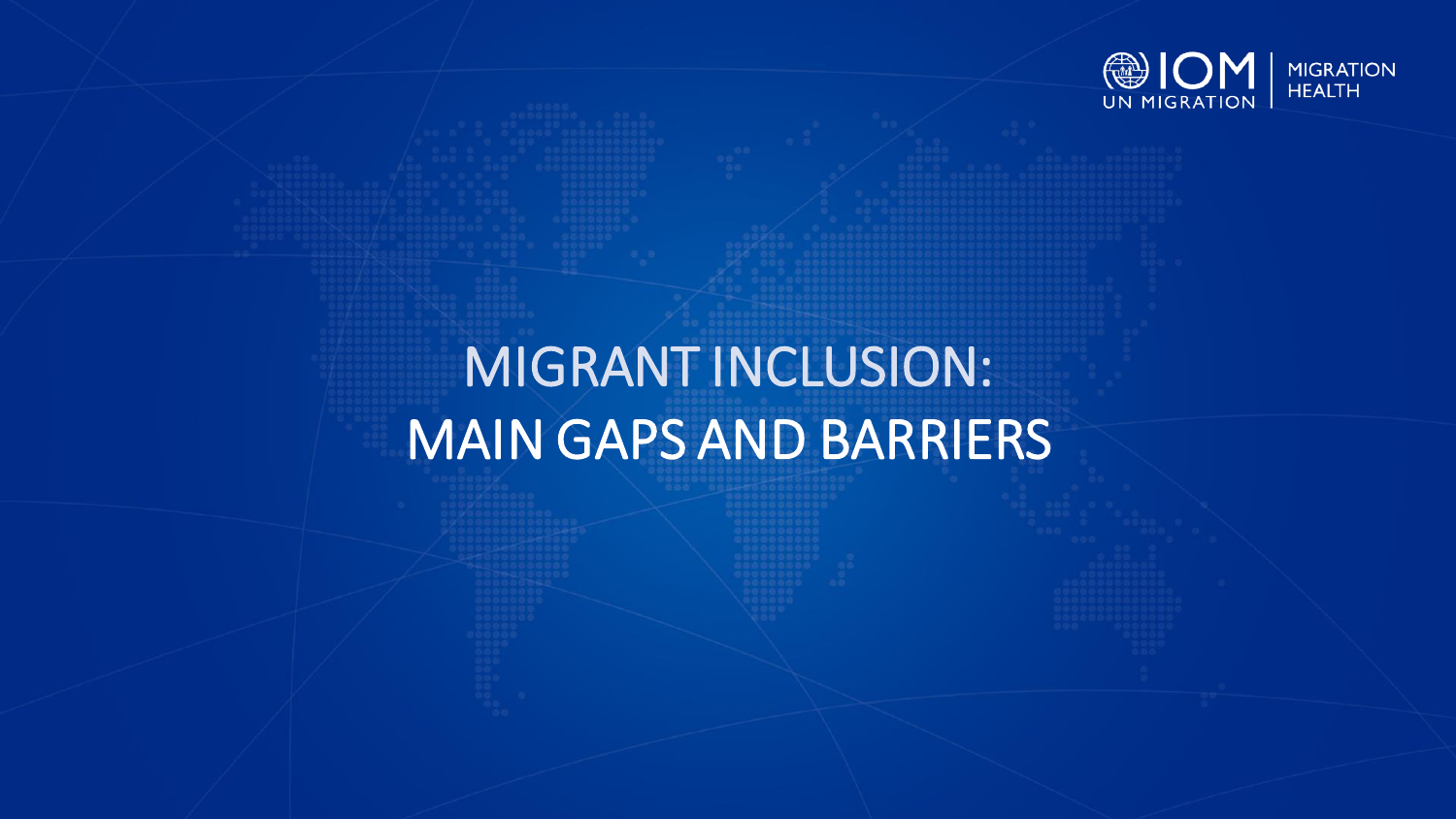

### **MIGRANT INCLUSION: SEVEN MAIN BARRIERS IDENTIFIED** (1/3)

**IOM country offices have observed and reported the following barriers to COVID-19 vaccinations:** 

#### **1. ADMINISTRATIVE/POLICY BARRIERS:**

- **a. In some countries, certain laws and regulations simply/openly bar some categories of migrants** from having access to public health services. The COVID-19 vaccines are in some cases reserved for nationals, especially given the current limited supply.
- **b. Specific documents are often required**, creating a spectrum of barriers that can be categorized from low to high: > LOW: some countries will accept *any form of ID*, valid or not, expired or not, and from anywhere, only to verify the identity; > **MEDIUM**: other countries require *specific types* of documents (e.g. residence permit, host country insurance cards), which constitutes a higher barrier, but those documents are accepted even if expired; > **HIGH**: other countries require *specific types* of documents that are *still valid / have not expired*.
- **c. Blurry or absence of firewall between health and immigration authorities:** In some countries, health workers are required to report to immigration authorities migrants in irregular situations attempting to access health services, which leads to fear of arrest/deportation.
- **d. Registration through dedicated (online) systems** are often required prior to vaccination, which can be confusing, and which often also imply other barriers (technological requirements, language barriers, fear of tracking tools that may lead to arrest or deportation…).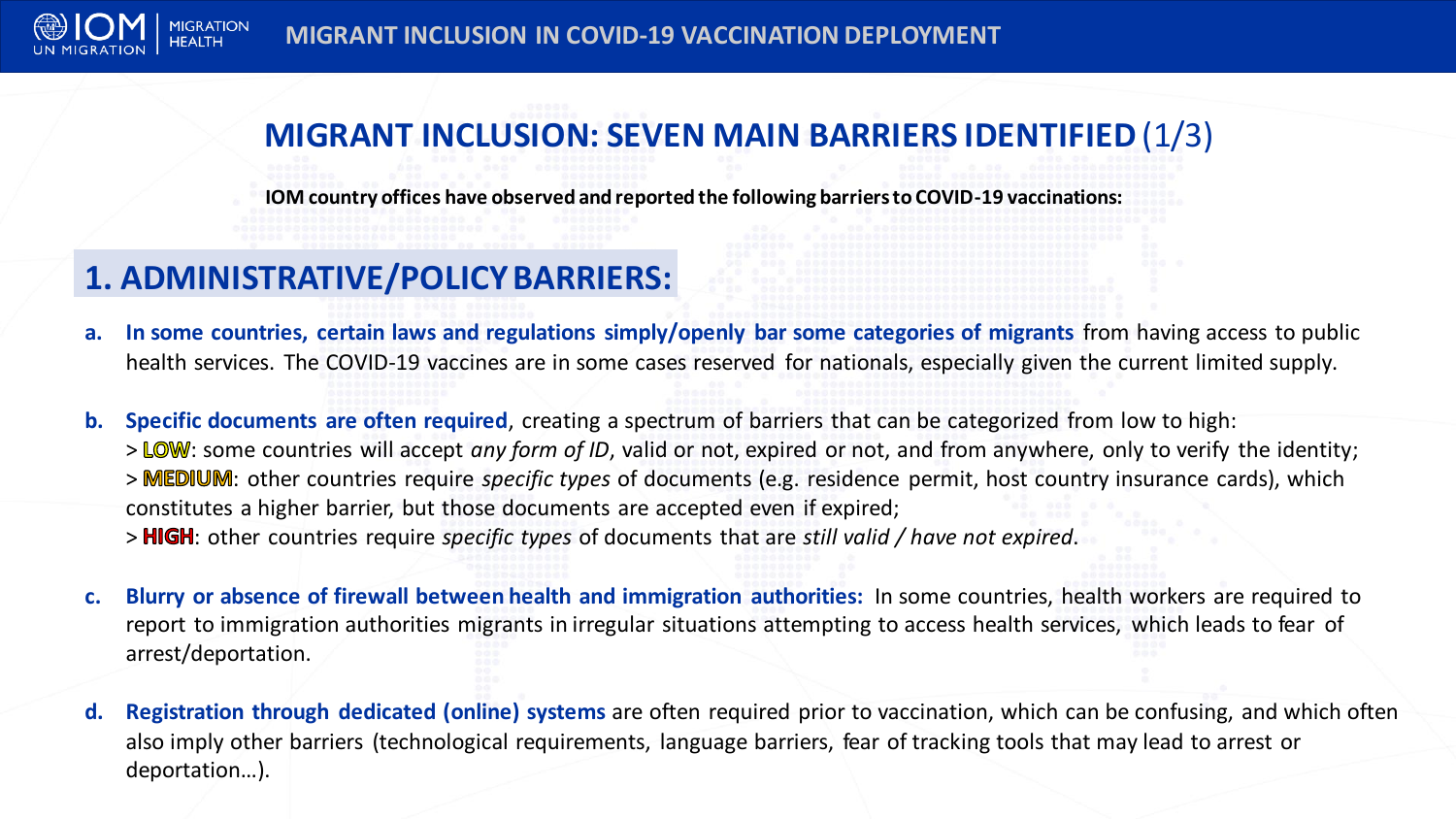

### **MIGRANT INCLUSION: SEVEN MAIN BARRIERS IDENTIFIED** (2/3)

**IOM country offices have observed and reported the following barriers to COVID-19 vaccinations:** 

**2. FINANCIAL BARRIERS:** While the vaccine is free in many countries for people registered in national health insurance plans for example, in some countries, there is a **lack of clarity on whether there is a cost/fee** for people who are not enrolled in such schemes.

**3. TECHNICAL BARRIERS: Lack of internet connectivity** is reported as a barrier in countries where vaccine bookings have to be made online. *Note: this is linked to Barrier 1d.*

#### **4. INFORMATIONAL BARRIERS and MISTRUST:**

- a. In some countries, **a lack of outreach and reliable information targeting migrants** is reported, contributing to reducing trust, and vaccine hesitancy is reported to be high among migrant populations in those countries.
- b. In others, **linguistic and cultural barriers** are listed as major concerns for migrant participation/access leading to disand misinformation.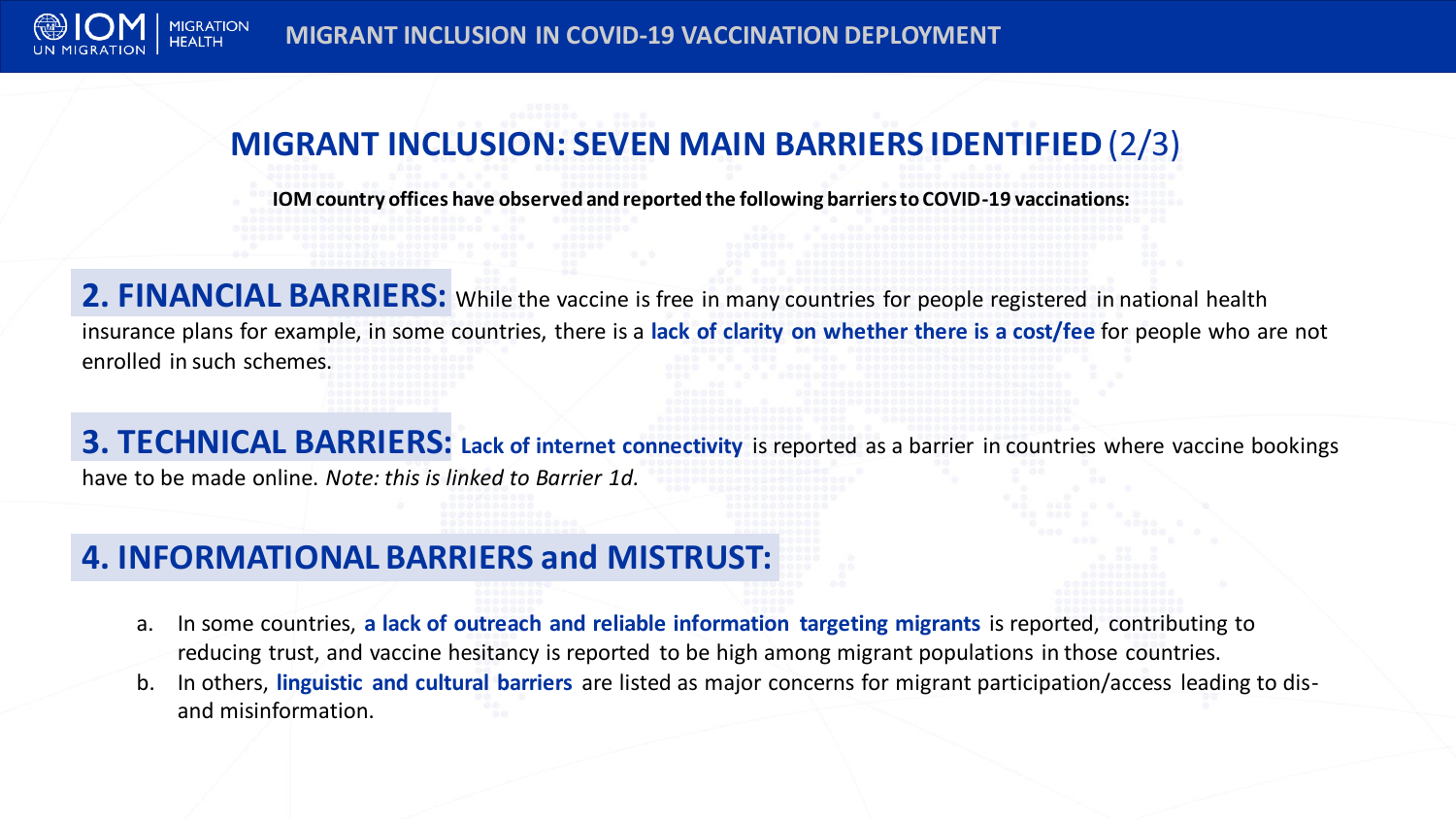

#### **MIGRANT INCLUSION: SEVEN MAIN BARRIERS IDENTIFIED** (3/3)

**IOM country offices have observed and reported the following barriers to COVID-19 vaccinations:** 

#### **5. BARRIERS LINKED TO OVERALL LACK OF VACCINE AVAILABILITY:**

- a. The overall **limited supply of doses across the world** continues to makes it difficult *de facto* for many people to have access to vaccinations, including nationals, but this affects particularly marginalized communities, for example migrants in irregular situations.
- b. One country reported that vaccines approved by the national Government and vaccines approved by the COVAX Facility are not aligned which complicates the supply situation.
- c. Government made a **choice not to carry out a COVID-19 vaccination campaign**
- d. Complex **ongoing crisis** limits the country's ability to focus on COVID-19 vaccination campaign

#### **6. LOGISTICAL HURDLES FOR DELIVERY, CONTINUED MOBILITY OF PEOPLE:**

Logistical hurdles make it difficult to deliver vaccines in some countries. Also, **continued mobility** is reported as a major challenge for the administering the second dose. The concern is particularly prevalent in emergency contexts where there is a high number of IDPs.

#### **7. EFFECTS OF XENOPHOBIA AND DISCRIMINATION:** Three countries reported this as a barrier.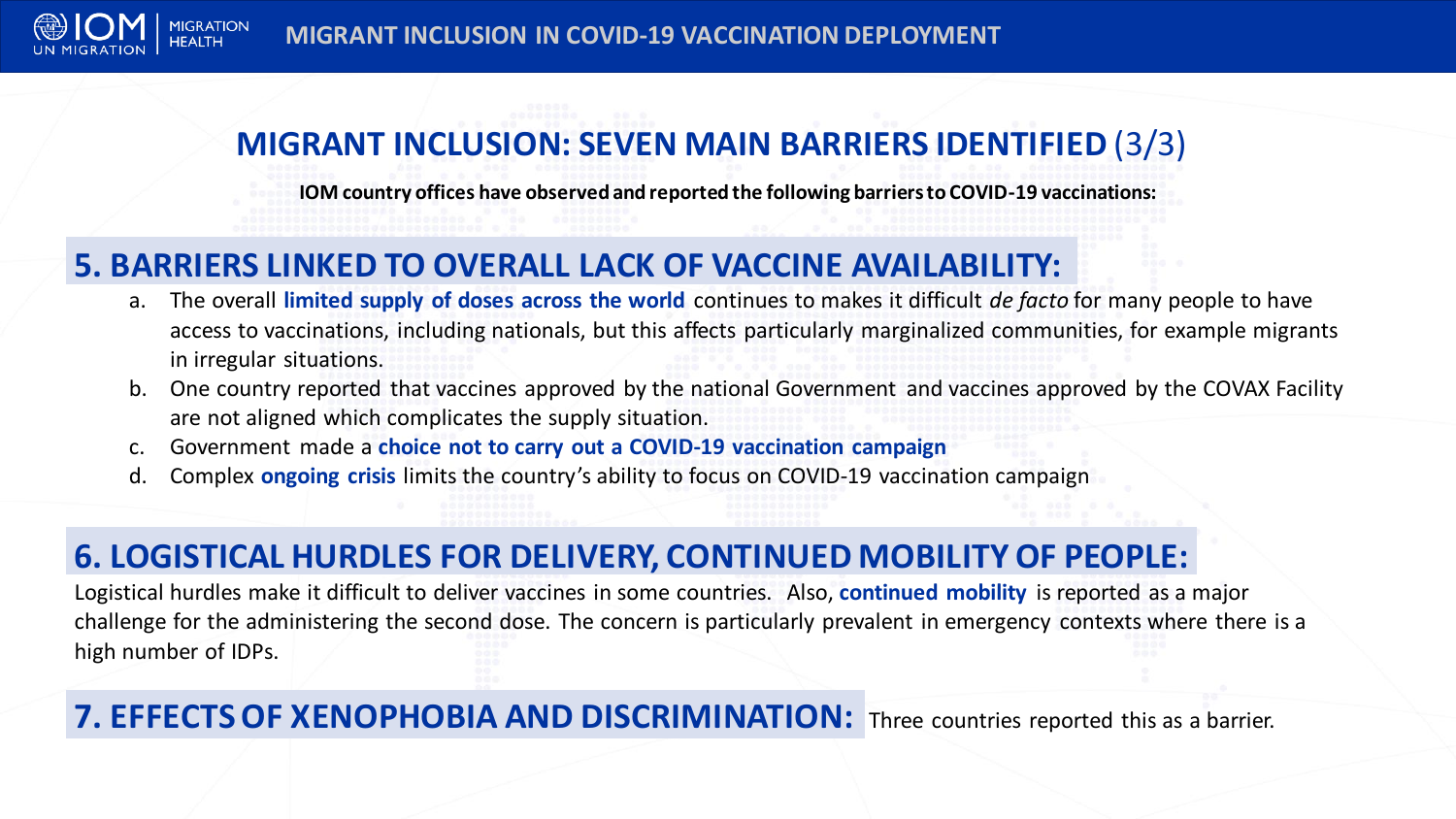

#### **MIGRANT INCLUSION: MAIN BARRIERS IDENTIFIED**

**IOM country offices have observed and reported the following barriers to COVID-19 vaccinations:** 

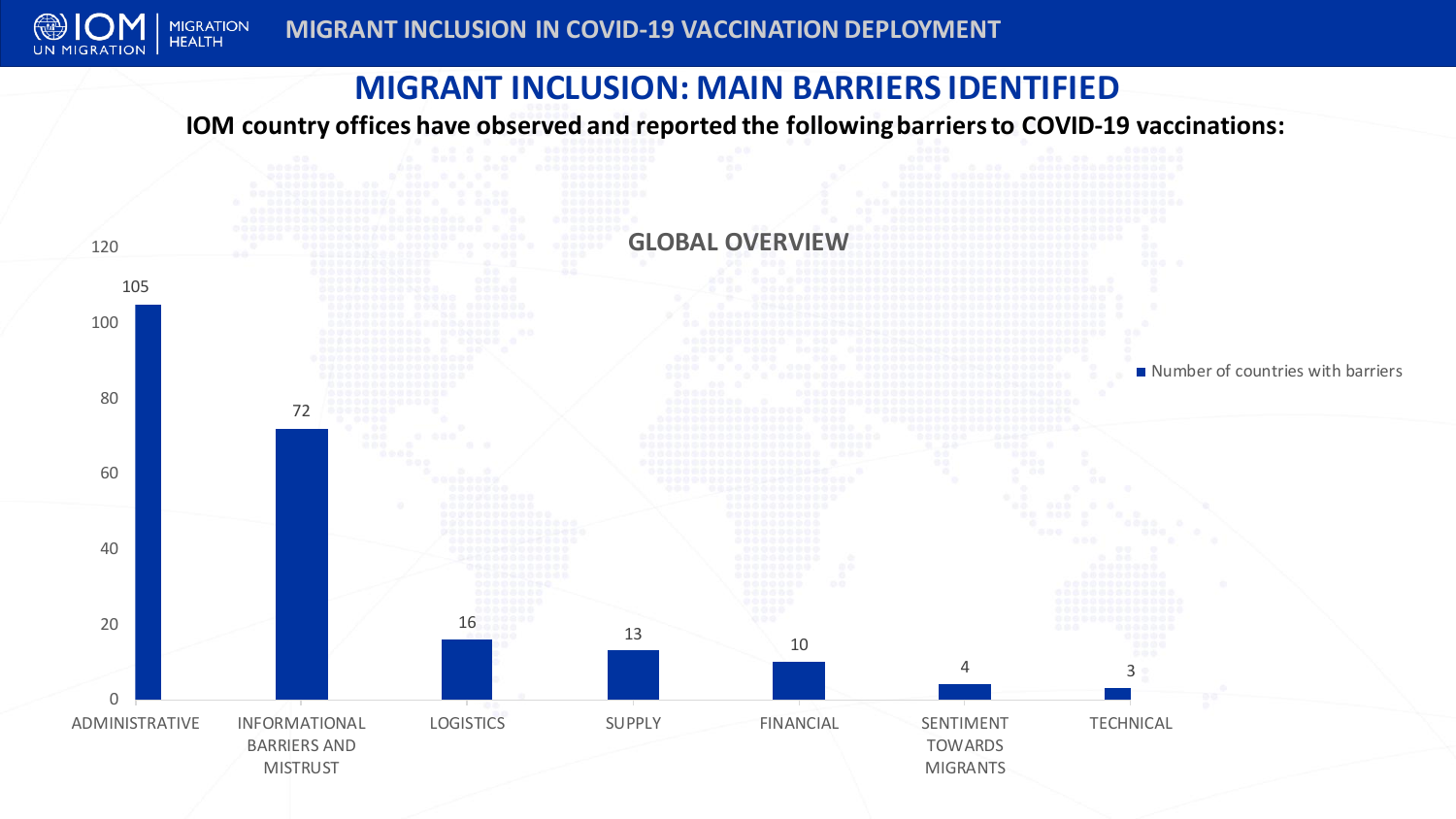

### **MIGRANT INCLUSION: SOME EXAMPLES OF BEST PRACTICES**

**Good initiatives, identified by IOM, with which countries reduce barriers for migrants to access to COVID-19 vaccines:**

- **1. No form of identification required as a pre-requisite for COVID 19 vaccination .**
- **2. Firewall between health and immigration authorities to guarantee that will not be turned up if they try to access vaccination services**
- **3. Making vaccine free to all or universal (including foreigners, migrants, displaced people) at all clinics.**
- **4. Clear categorization of migrant typologies in NDVPs, or as separate priority group.**
- **5. Pro-actively reaching out to migrant communities, in tailored languages and through trusted communication channels to create vaccine demand.**
- **6. Deploying mobile vaccination teams to reach migrants and other vulnerable population in remote areas where primary health services remain scarce.**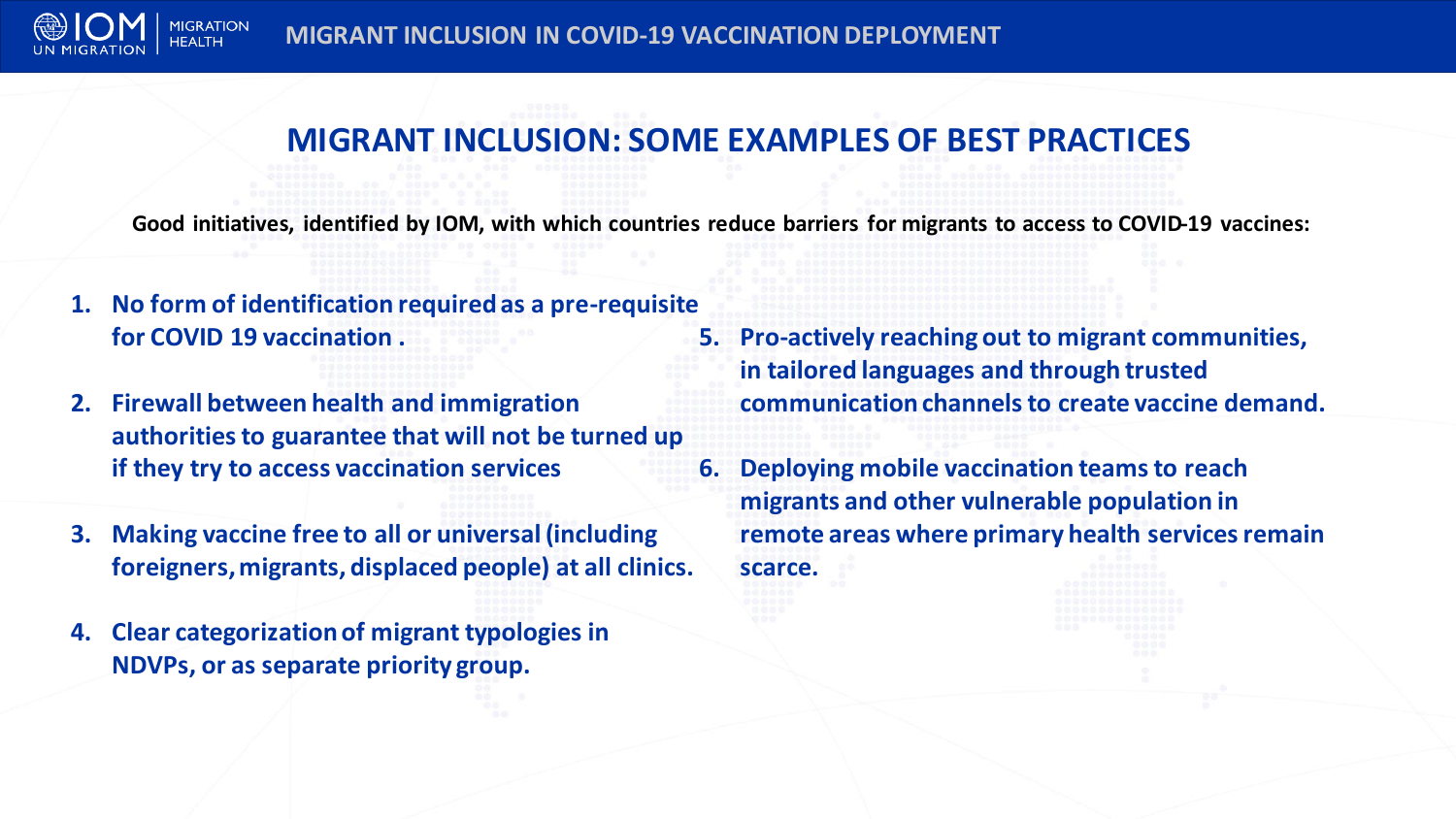

# MIGRANT INCLUSION: IOM'S INTERVENTIONS TO FACILITATE VACCINE ACCESS FOR MIGRANTS